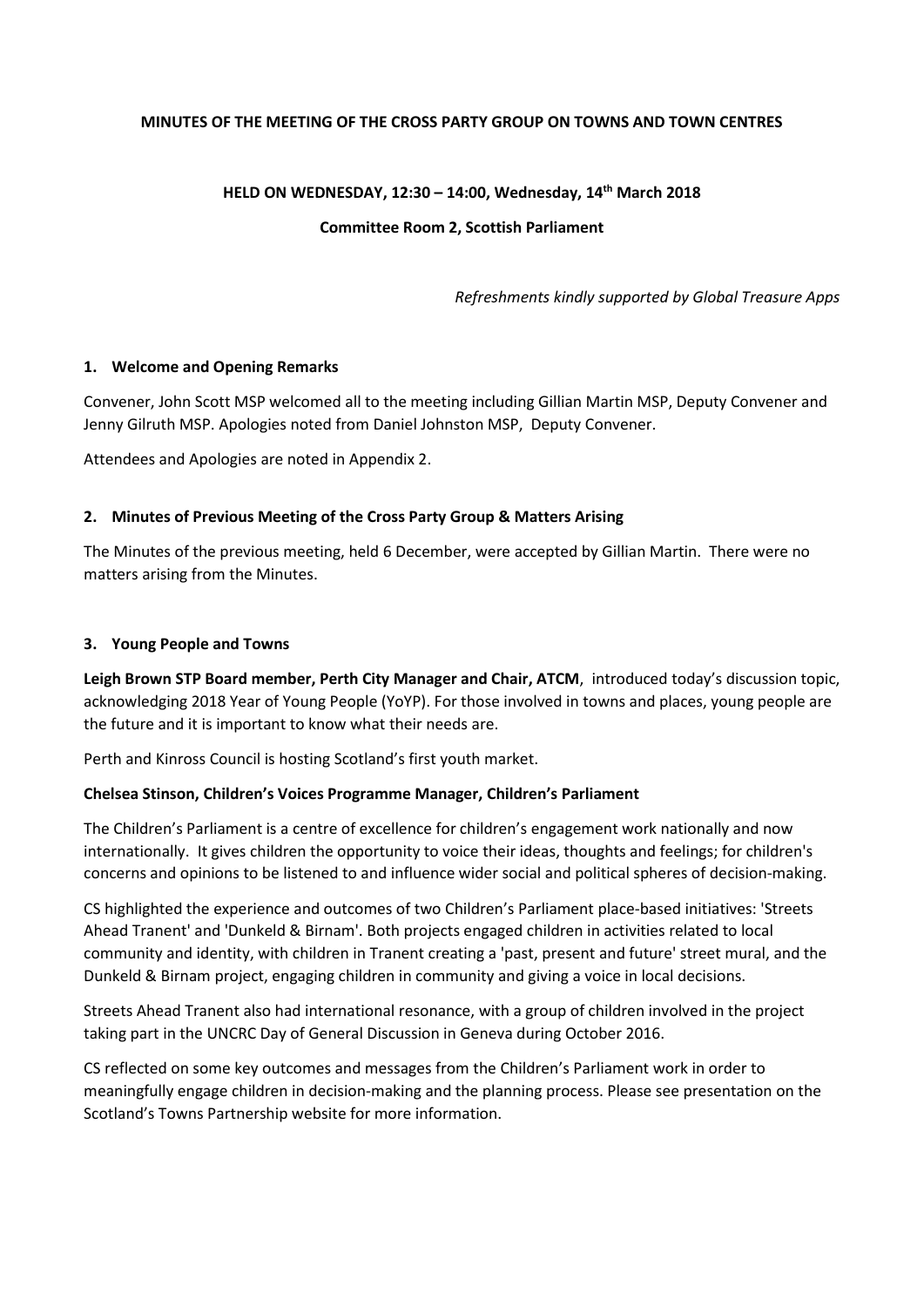## **Frances O'Neill. Producer, Global Treasure Apps**

Frances O'Neill explained how young people are encouraged to 'treasure' regeneration through use of the innovative Global Treasure Apps (GTA) platform.

GTA is a clue-driven app that is ideal for driving town regeneration and raising profile and awareness. It creates individual visitor experiences, at the same time boosting footfall. Available Scotland-wide, GTA engages young people in their local heritage, teaching children about their local environment, expanding their historical knowledge.

Young people have become engaged in creating content for trails in their local area, such as secondary students from MacDuff, Aberdeenshire. This gives a sense of ownership of towns and communities. A followup project is being run with students from Edinburgh College, which will lead to apps being translated into various languages and a qualification in digital skills for those involved. There is also a project being run with Young Scot for Young Scot rewards.

FO'N said, *"Global Treasure App is unique and the content creation by young people is a unique offering. The app has been recognised internationally, having been awarded the International Serious Play Award in LA for outstanding visitor engagement with a measurable learning opportunity."*

*"The App will be updated in the next month and we are working with Glasgow Caledonian University to incorporate an Augmented Reality element.*"

GTA is currently interested in working with wider partners to break out the app nationwide. Please find a full statement from GTA inviting collaboration in STP multi media report of the CPG on the STP website.

# **Geoff Leask, Chief Executive, Young Enterprise Scotland (YES)**

YES' vision is for Scotland to be a place for all young people to have a rewarding future no matter where they come from; and to inspire and to equip young people to learn, develop and reach their full potential through enterprise.

YES priorities include:

- The importance of adaptability and core skills throughout people's working lives and for the workplace of the future.
- School programmes to encourage enterprise, skills and personal development. For example, 'Fiver & Tenner Challenge', 'Inventors' and 'High Street' challenges, and a Company Programme. In the High Street Challenges, young people come up with ideas for their High Street. GL suggested this could help find solutions for empty buildings.

Year of Young People presents opportunities for greater engagement with young people; developing Scotland's competitive edge. GL closed by asking all present, "Whatever your reason for being at this event today – please take away one thought: How can I involve young people in what we do? And remember that by supporting organisations like Young Enterprise Scotland, you are helping to build sustainable and vibrant communities."

# **David McAllister, Communications Manager, PAS**

PAS is "Scotland's leading place and active citizenship charity". Over 20% of planning professionals in Scotland volunteer with PAS, giving their knowledge, experience and time to help people of all ages and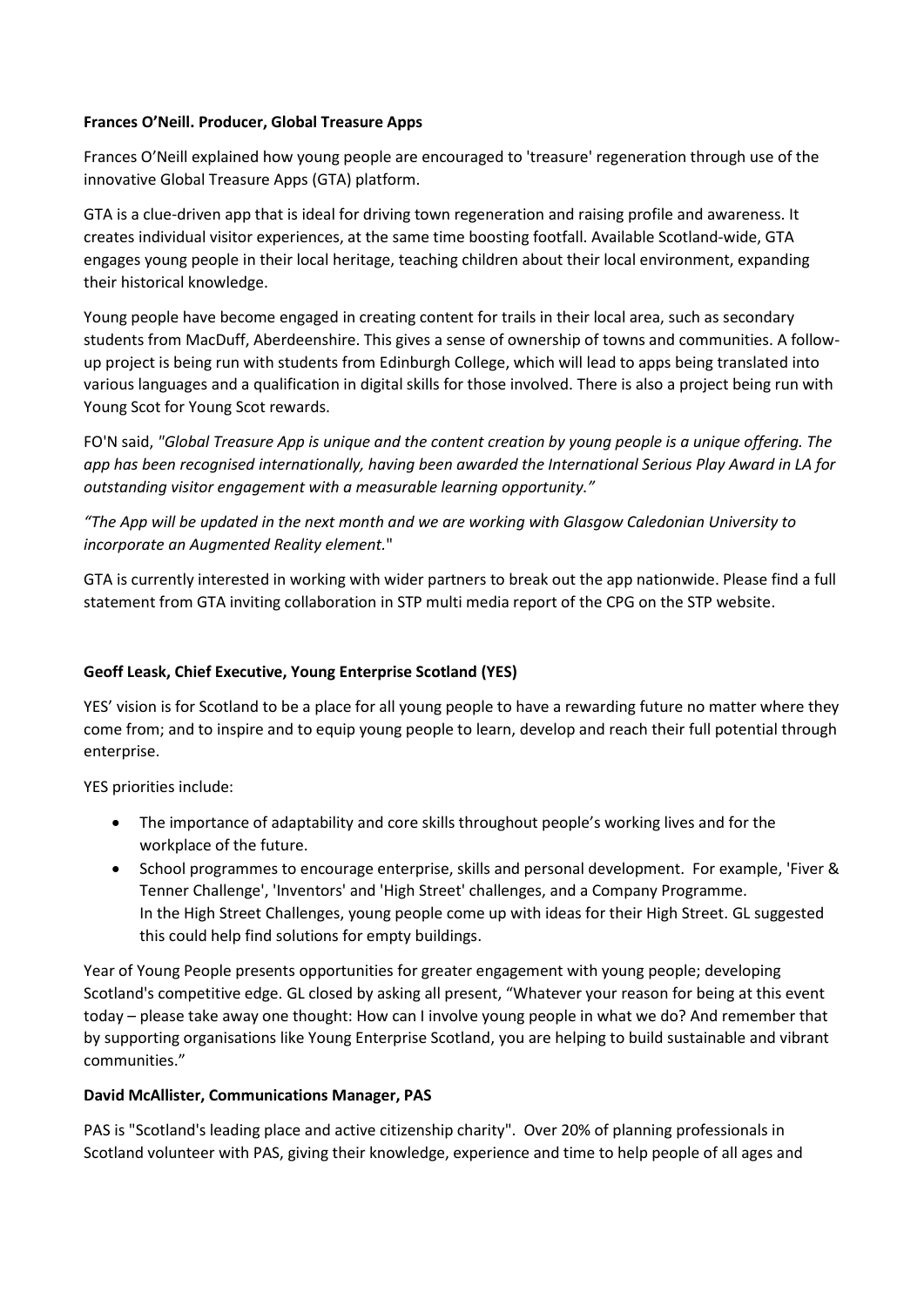backgrounds to participate, at the earliest opportunity, in placemaking. They offer advice about planning and inform on the planning process.

PAS education programmes are designed for children and young people and their training is targets seldom heard groups, community groups and elected members.

We also facilitate a community visioning process called Charretteplus, to help everyone have a say in the future of their area. They have a guide to effective community engagement and a skills development programme.

DMcA highlighted that PAS involves young people in the planning process, including the programmes, 'In My Back Yard', 'Young Placemakers' and 'Youth Exchanges'.

Case studies shared, included:

- 'Bridging the Gap' Galashiels, learning about and knowing how to influence the planning system and making use of the Place Standard app.
- 'Bridging the Gap' Cowdenbeath, an arts-based approach, hypothesizing on what could be created for a new town and working with elected members and planners from the local council.
- 'In the Footsteps of Geddes' where young people explore their place using digital tools, finding out how to survey a place, plan for people.
- Seldom Heard Communities working with, for example, the traveller community and young offenders institutes.
- Interactive Sound Maps

DMcA's closing call to action is, how to involve ALL young people in projects and planning process.

## Discussion

David Lonsdale, Scottish Retail Consortium, asked F O'Neill about funding sources and if open to advertisers and sponsors. FO'N responded positively; confirming sponsorship banners and linked rewards can be changed at any time and can be product based. There is no limit.

Peter De Vink suggested there ought to be more murals by children. Unaffected by vandalism. PDV offered his support through links with community councils.

There was a general discussion on how to get young people engaged. Responses included offer of rewards and competitions; linking with real projects with a local interest; build relationships, making young people feel comfortable and participate in their own terms; and consider language, dress-code, timing and location. Also consider the channels used to communicate - snapchat, good social media , videos, get young people's views across.

Stephan Callaghan, South Lanarkshire Council on consultation on infrastructure to support the ideas of the heard today. Responses from speakers suggest, mapping what works and creates a positive feeling; make it an active process, for example, a digital map, tie ribbons around what is liked; a visual can be later used for other conversations; get buy in from local people and ensure the right people involved from the local authority who are committed to listening and acting.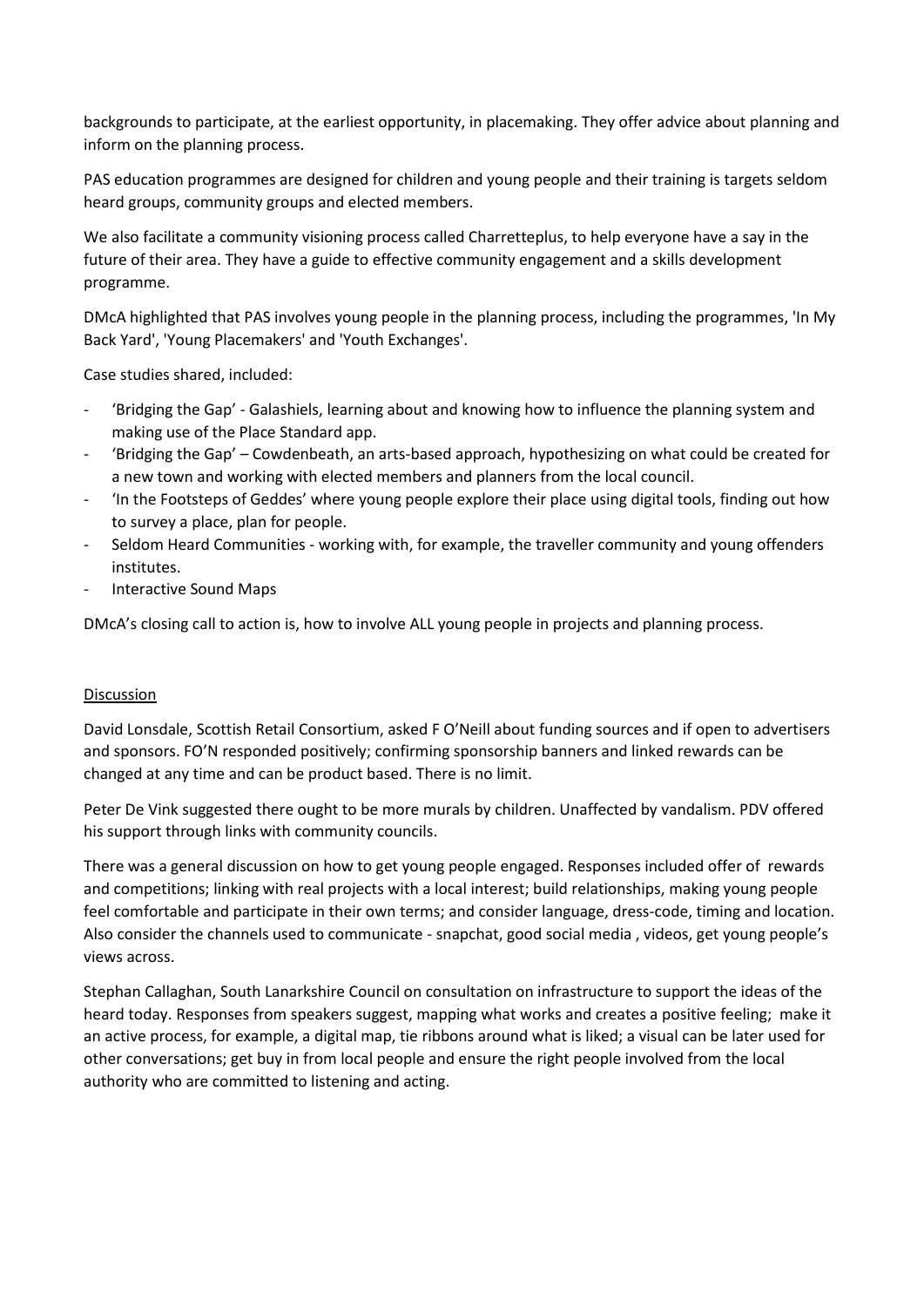Rachel Hamilton MSP is working on creating a dementia-friendly tourism site and is interested in PAS' intergenerational work. DMcA - PAS works with experts in the field as part of the place making process. John Scott also suggested that RH speak to Jill Cronin and Alison Jones regarding the Prestwick dementia project.

J Scott thanked all speakers for their presentations and members for a good discussion. JS thanked Global Treasure Apps for kindly supporting refreshments.

# **4. Any Other Competent Business**

There was no further business.

## **5. Date of Next Meeting**

The next meeting will take place in Committee Room 2 on, Wednesday, 13 June from 1800 - 2000. The topic will be, 'The Future: Living, Low Carbon and Digital'.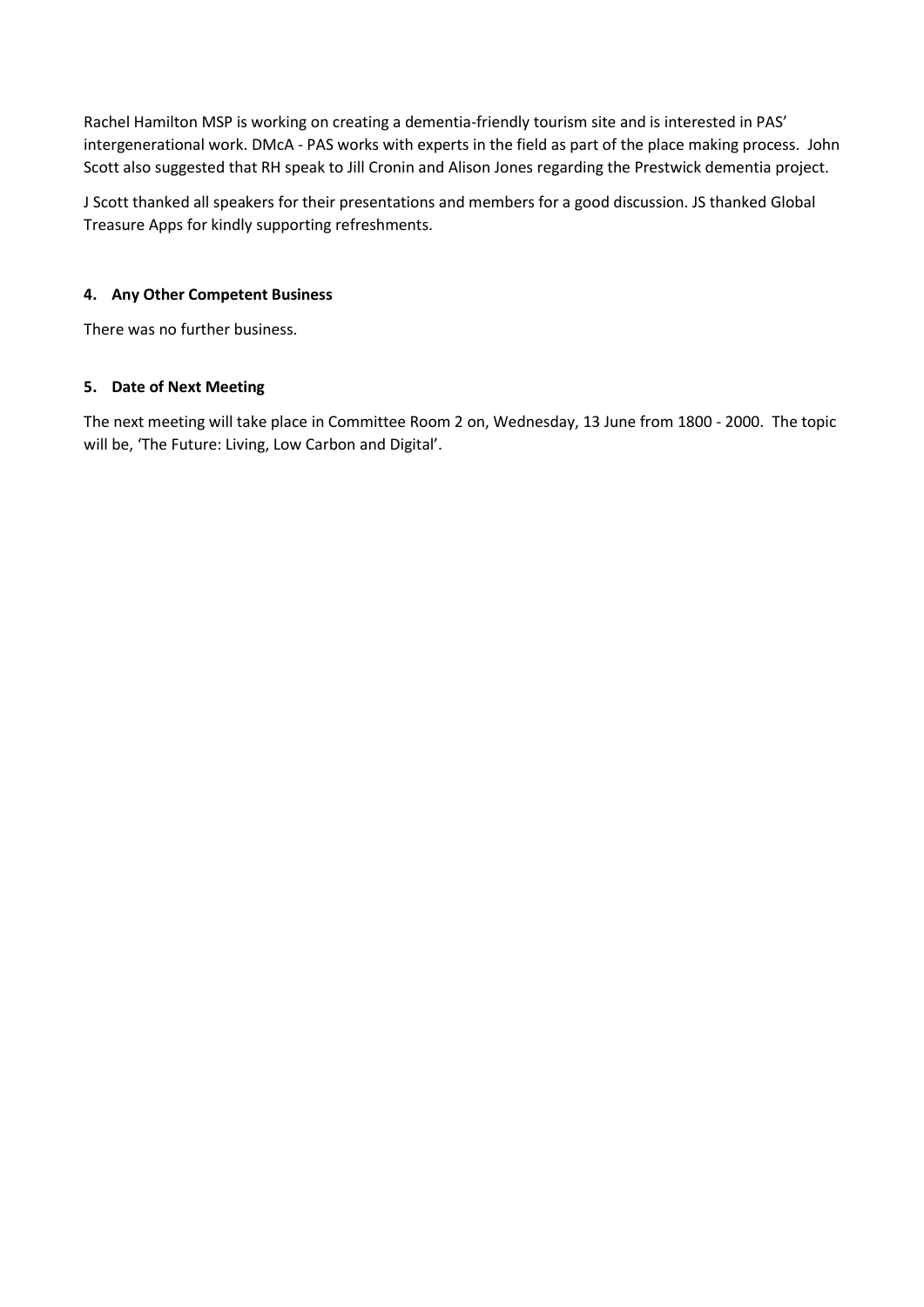## **APPENDIX 1 – RECORD OF 14 MARCH 2018 AGENDA**

### **Cross Party Group on Towns and Town Centres**

12:30 – 14:00, Wednesday, 14th March 2018

Committee Room 2, Scottish Parliament

#### **AGENDA**

## *'Young People and Towns'*

### *Refreshments kindly supported by Global Treasure Apps*

- 12:15 Meet in Parliament reception area
- 12:30 Light refreshments
- 12:45 Welcome and Opening Remarks John Scott MSP, Convener
- 12:50 Minutes of the Meeting of the Cross Party Group held 6<sup>th</sup> December Matters Arising from the Minutes

## **Young People and Towns**

| 13:00 | <b>Introduction</b>                                                                                     |  |  |
|-------|---------------------------------------------------------------------------------------------------------|--|--|
|       | Leigh Brown, Scotland's Towns Partnership Board Member; City Centre Manager, Perth &<br>Kinross Council |  |  |
| 13:05 | Chelsea Stinson, Children's Voices Programme Manager, Children's Parliament                             |  |  |
| 13:15 | Frances O'Neill, Producer, Global Treasure Apps                                                         |  |  |
| 13:25 | Geoff Leask, Chief Executive, Young Enterprise Scotland                                                 |  |  |
| 13:35 | David McAllister, Communications Manager, PAS                                                           |  |  |
| 13:45 | Discussion                                                                                              |  |  |
| 13:55 | Any Other Competent Business                                                                            |  |  |
| 14:00 | Close of Meeting                                                                                        |  |  |

Date of Next Meeting - 13 June (18:00 - 20:00) - 'The Future: Living, Low Carbon & Digital'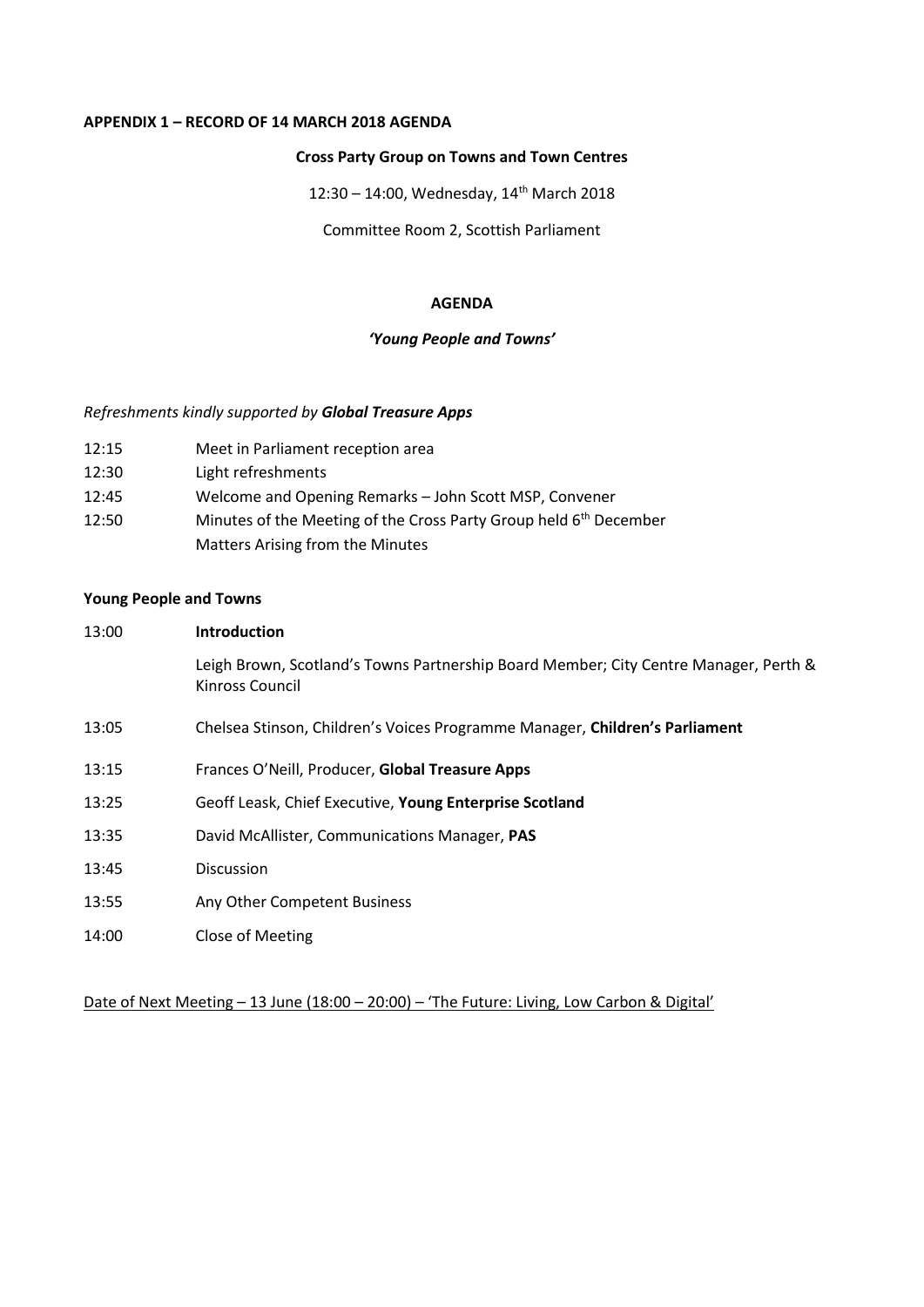## **APPENDIX 2 – ATTENDANCE AND APOLOGIES FOR THE CPG ON 14 MARCH 2018**

## Cross Party Group on Towns and Town Centres Attendance 14 March 2018, 12.30-14.00

### **Attendees**

| Kevin          | Argue         | East Dunbartonshire Council              |
|----------------|---------------|------------------------------------------|
| Elaine         | Bone          | Scotland's Towns Partnership             |
| Leigh          | Brown         | Perth and Kinross Council                |
| Madeleine      | Brown         |                                          |
| Cllr Stephanie | Callaghan     | South Lanarkshire Council                |
| Jill           | Cronin        | Scotland's Towns Partnership             |
| Peter          | de Vink       | EFGH                                     |
| Jennifer       | Fingland      | Cycling Scotland                         |
| Malcolm        | Fraser        |                                          |
| David          | Fryer         | Torry Development Trust                  |
| Rona           | Gibb          | Paths for All                            |
| Peter          | Gilchrist     | Scottish Library and Information Council |
| David          | Grove         | Fife Council                             |
| Rachael        | Hamilton      | <b>MSP</b>                               |
| Anna           | Herriman      | City of Edinburgh Council                |
| Alison         | Jones         | Scotland's Towns Partnership             |
| Janet          | Lay-Douglas   | Midlothian Council                       |
| Geoff          | Leask         | Young Enterprise Scotland                |
| John           | Lee           | Scottish Grocers Federation              |
| Natalie        | Le Couteur    | City of Edinburgh Council                |
| David          | Lonsdale      | Scottish Retail Consortium               |
| Agnes          | Magowan       | North Lanarkshire Council                |
| David          | McAllister    | PAS                                      |
| Caitlin        | McCorry       | East Lothian Council                     |
| Susan          | McGill        | <b>Stirling Council</b>                  |
| Luke           | McGranty      | SGF                                      |
| Kenneth        | Molekoa       |                                          |
| David          | Montgomery    |                                          |
| Penny          | <b>Morris</b> | Living Streets                           |
| Frances        | O'Neill       | <b>Global Treasure Apps</b>              |
| Derek          | Rankine       | <b>SURF</b>                              |
| Cliff          | Robertson     | Castle Douglas Development Trust         |
| Ewan           | Robertson     | Scotland's Towns Partnership             |
| Cllr Mark      | Rowley        | Scottish Borders Council                 |
| John           | Scott         | <b>MSP</b>                               |
| Tom            | Sneddon       | <b>DTAS</b>                              |
| Chelsea        | Stinson       | Children's Parliament                    |
| Calum          | Strang        | Church of Scotland                       |
| Ann            | Weir          | North Lanarkshire Council                |

**Apologies**